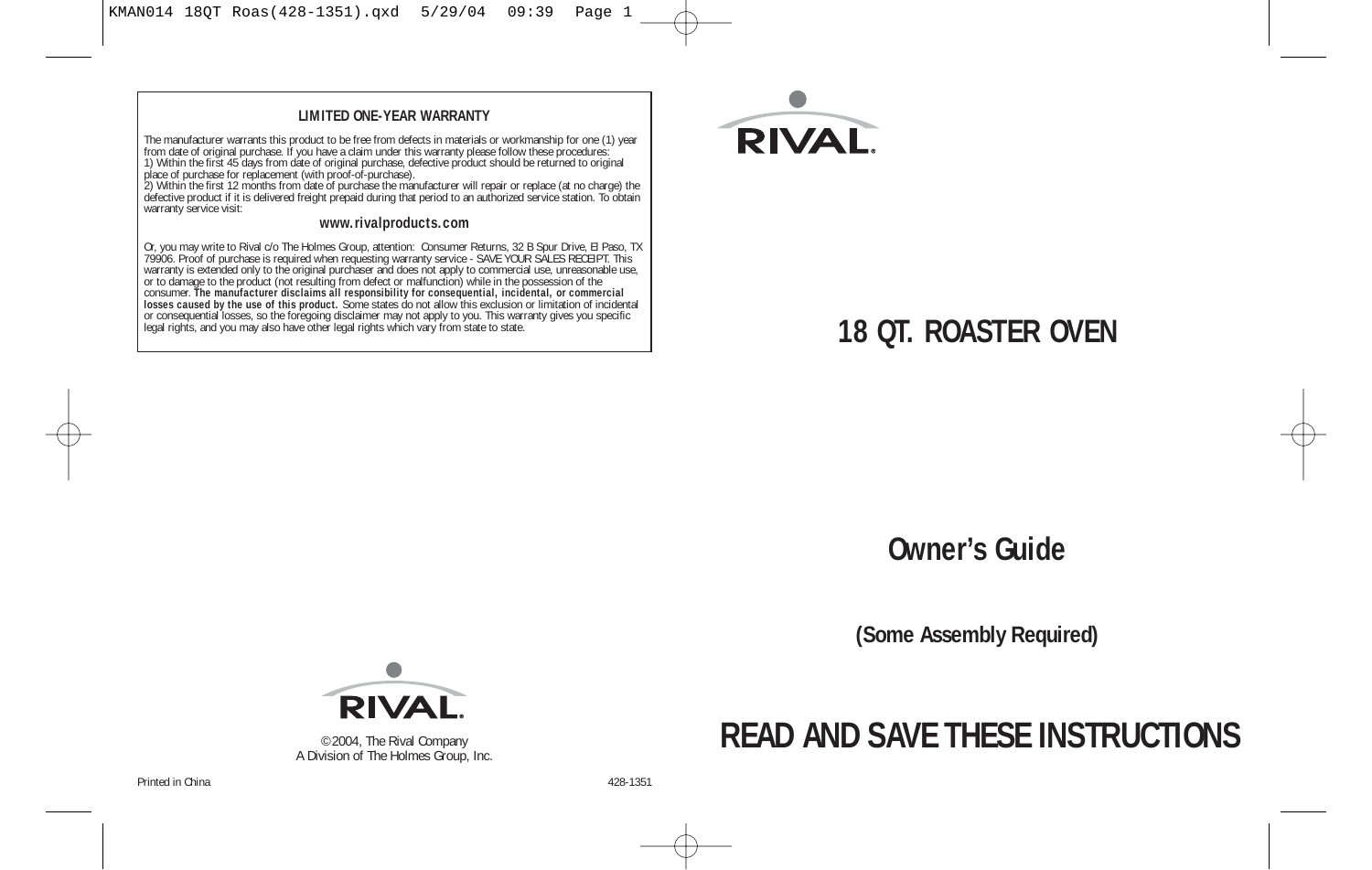**When using electrical appliances, basic safety precautions should always be followed, including the following:** 

- 1. Read all instructions before using.
- 2. Do not touch hot surfaces. Use handles or knobs.
- 3. To protect against electrical shock, do not immerse roaster base, cord, or plug in water or other liquid.
- 4. Close supervision is necessary when any appliance is used by or near children.
- 5. Unplug from outlet when not in use and before cleaning. Allow to cool before putting on or taking off parts and before cleaning.
- 6. Do not operate Roaster Oven with a damaged cord or plug or after the appliance malfunctions, or has been damaged in any manner. Return appliance to the manufacturer (see warranty) for examination, repair, or electrical or mechanical adjustment.
- 7. The use of accessory attachments not recommended by Rival may cause injuries.
- 8. Do not use outdoors.
- 9. Do not let cord hang over edge of table or counter, or touch hot surfaces, including the stove.
- 10. Do not place on or near a hot gas or electric burner or in a heated oven.
- 11. Extreme caution must be used when moving an appliance containing hot oil or other hot liquids.
- 12. **CAUTION:** Steam escaping from under cover or food warming pans is hot and can cause burns.
- 13. Do not use appliance for other than its intended use.
- 14. Use oven mitts to remove the REMOVABLE ROASTING PAN from the Roaster Oven; or to remove a baking pan or cooked food from the REMOVABLE ROASTING PAN.
- 15. To disconnect turn control to "OFF", then remove plug from wall outlet.

# **IMPORTANT SAFEGUARDS THESE INSTRUCTIONS**

This appliance is for **HOUSEHOLD USE ONLY.** No user-serviceable parts inside. Do not attempt to service this product. Do not immerse base in water or other liquid.

A short power supply cord is provided to reduce the hazards resulting from entanglement or tripping over a longer cord. **AN EXTENSION CORD MAY BE USED WITH CARE; HOWEVER, THE MARKED ELECTRICAL RATING SHOULD BE AT LEAST AS GREAT AS THE ELECTRICAL RATING OF THE ROASTER OVEN.** The extension cord should not be allowed to drape over the counter or tabletop where it can be pulled on by children or tripped over unintentionally.

### **POLARIZED PLUG**

This appliance has a polarized plug (one blade is wider than the other). To reduce the risk of electric shock, this plug is intended to fit into a polarized outlet only one way. If the plug does not fit fully into the outlet, reverse the plug. If it still does not fit, contact a qualified electrician. Do not attempt to modify the plug in any way. If the plug fits loosely into the AC outlet or if the AC outlet feels warm do not use that outlet.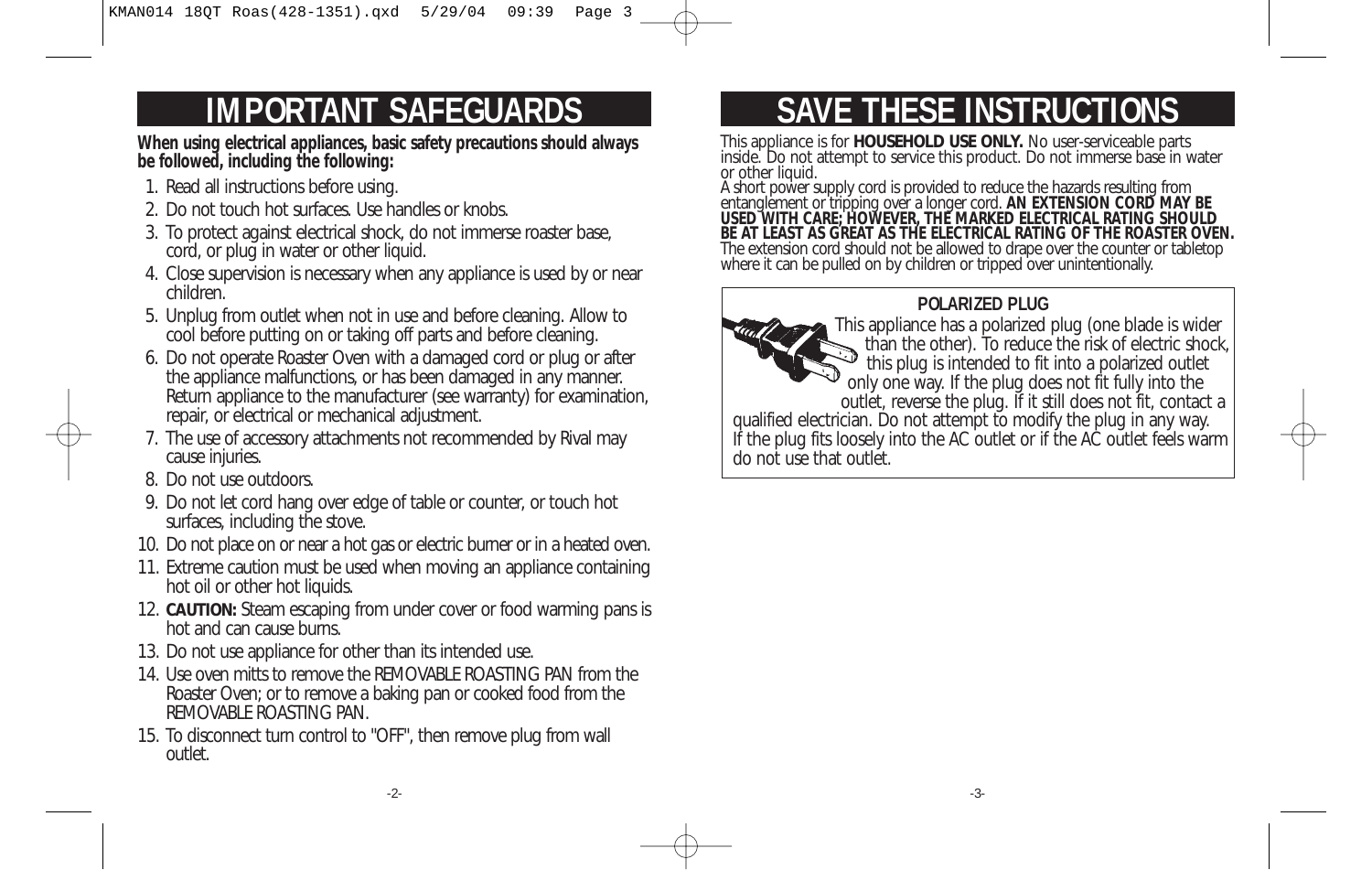

### **PREPARING YOUR ROASTER OVEN FOR USE**

- 1. Remove all packaging materials.
- 2. Wash the REMOVABLE ROASTING PAN, ROASTING RACK, and LID in hot, soapy water using a sponge or wash cloth. Rinse thoroughly.
- 3. The outside of the ROASTER OVEN BODY may be cleaned with a soft cloth and warm soapy water. Wipe dry. Do not use abrasive cleaners. Do not immerse the ROASTER OVEN BODY in water.

**NOTE:** Due to manufacturing process, some smoke and odor may be noticed during the first use. This should disappear after the first heating of the Roaster Oven.

### **TIPS FOR ROASTING**

• Always use the REMOVABLE ROASTING PAN in the roaster oven when cooking.

**NOTE:** Never place food or liquid directly into the ROASTER OVEN BODY.

- Avoid the steam vents when removing or lifting the LID.
- Significant amounts of heat escape whenever the LID is removed; therefore

the cooking time must be extended. Avoid frequent removal of the LID for checking cooking progress or stirring.

- To use the LID REST feature, hold the LID upright by the HANDLE and place the edge of the LID under the metal tabs just above either side HANDLE.
- Convenience foods can be baked in the roaster oven. Place container on ROASTING RACK. Follow package directions.
- Meats roasted in your Roaster Oven will be moist and tender. For additional browning, brush oil or butter over the meat before cooking.
- To create a darker roasted, crispier skin poultry, do not add liquids (with the exception of the basting butter or oil) until there are only 30 minutes left of cooking.

### **USING YOUR ROASTER OVEN**

1. Place the REMOVABLE ROASTING PAN into the ROASTER OVEN BODY.

2. Make sure that the TEMPERATURE CONTROL is in the OFF position, then plug cord into a 120 volt AC outlet.

- 3. Turn the Roaster on by turning the TEMPERATURE CONTROL to the desired temperature.
- 4. Preheat for 15 to 20 minutes.
- 5. Place ROASTING RACK into the REMOAVBLE ROASTING PAN, put food on the RACK, and place the LID on the Roaster Oven. **NOTE:** Some foods or recipes do not require the ROASTING RACK to be used.
- 6. When finished, turn the TEMPERATURE CONTROL to the OFF position and unplug Roaster Oven from outlet.
- 7. Remove LID and using oven mitts, remove the ROASTING RACK with food and serve.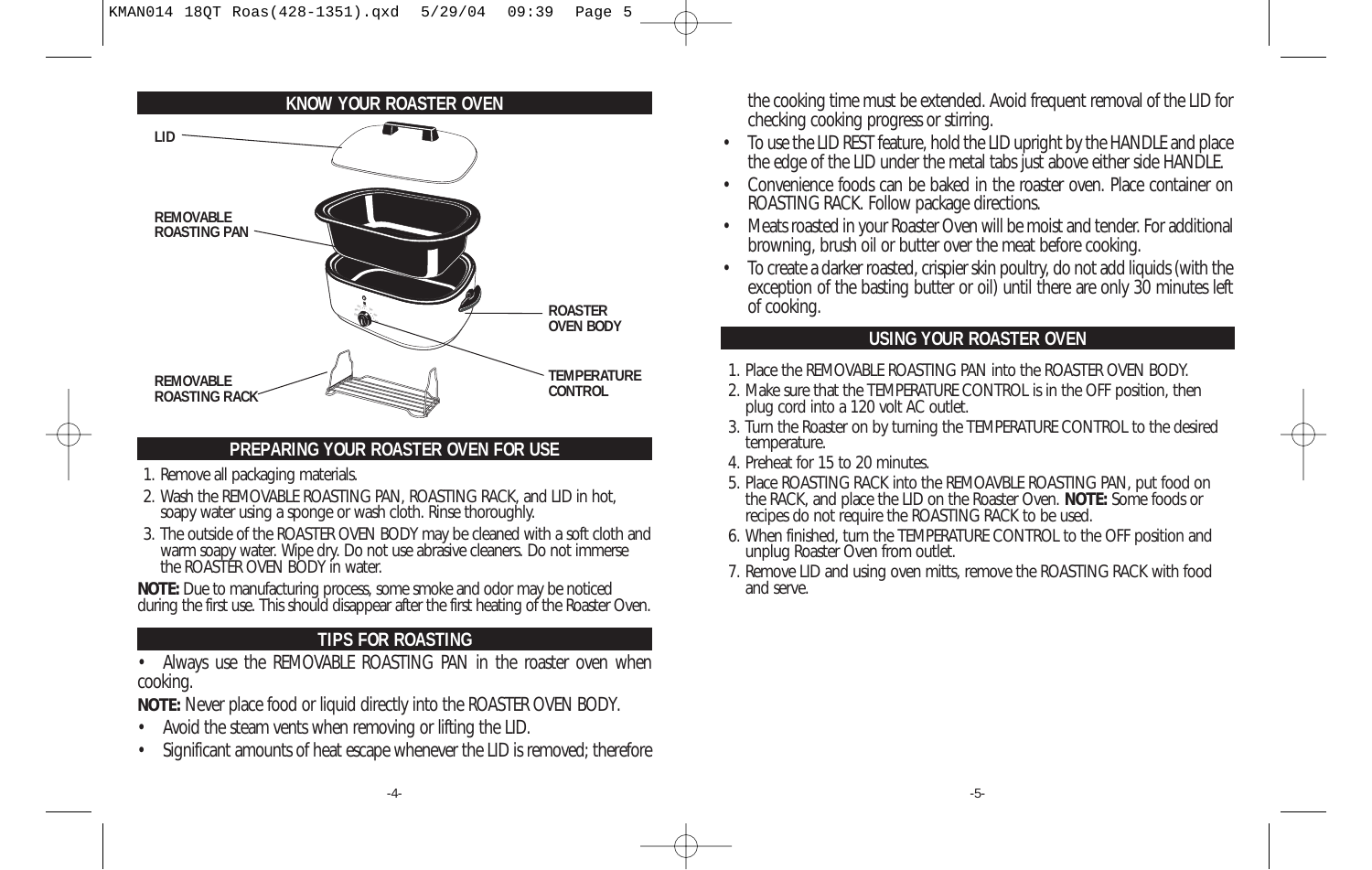### **CLEANING YOUR ROASTER OVEN**

**NOTE:** Do not immerse the ROASTER OVEN BODY in water or other liquid. Do not put REMOVABLE ROASTING PAN in dishwasher.

- 1. Turn TEMPERATURE CONTROL to the OFF position.
- 2. Unplug the Roaster Oven from outlet and allow unit to cool.
- 3. Allow the Roaster Oven to cool completely before cleaning.
- 4. Wash the REMOVABLE ROASTING PAN, LID and ROASTING RACK in hot soapy water – using a sponge or cloth. Rinse thoroughly in hot water, then towel dry.
- 5. Wipe the inside and outside of the ROASTER OVEN BODY with a damp cloth.

### **COOKING TIME AND TEMPERATURE**

### **DETERMINING MEAT DONENESS**

It is recommended that you use a meat thermometer to determine doneness when cooking meat and poultry. Insert the thermometer into the center of the thickest portion of the meat. Cook until temperature for desired doneness is reached.

| <b>MEAT</b>                                             | <b>RARE</b>   | <b>MEDIUM</b> | <b>WELL DONE</b>               |
|---------------------------------------------------------|---------------|---------------|--------------------------------|
| <b>BEEF</b>                                             | $140^\circ$ F | $160^\circ$ F | $170^\circ$ F                  |
| <b>PORK</b>                                             | $\star$       | $160^\circ$ F | $170^\circ$ F                  |
| LAMB                                                    | $140^\circ$ F | $160^\circ$ F | $170^\circ$ F                  |
| <b>SMOKED HAM</b><br>Cook before eating<br>Fully cooked | $\star$       |               | $160^\circ$ F<br>$140^\circ$ F |
| <b>POULTRY</b><br>Roasting Chicken<br>Turkey            | $\star$       |               | 180°F<br>180°F                 |

\*Rare pork, ham or poultry is not recommended.

### **ROASTING MEATS AND POULTRY**

Meats will cook more rapidly in the Roaster Oven than a conventional oven. Reducing temperature and increasing time will result in a browner, crispier crust. Times indicated below are approximate and should be used as a guideline only.

| <b>MEAT</b>                          | WEIGHT (LBS.)      | <b>TEMP.</b>                   | MIN./LB.             |
|--------------------------------------|--------------------|--------------------------------|----------------------|
| <b>BEEF ROASTS</b>                   |                    |                                |                      |
| Standing Rib                         | $4 - 6$            | 325°F                          | 17 to 21             |
| Sirloin Tip                          | $3 - 5$            | $350^\circ$ F                  | 17 to 21             |
| Tenderloin                           | $3\frac{1}{2} - 4$ | 450°F                          | 7 to 10              |
| Pot Roast<br><b>Corned Beef</b>      | $4 - 6$            | 300°F<br>$300^\circ$ F         | 26 to 34             |
|                                      | $3\frac{1}{2} - 4$ |                                | 15 to 17             |
| LAMB                                 |                    |                                |                      |
| Leg                                  | $5 - 8$<br>$3 - 4$ | $350^\circ$ F<br>$350^\circ$ F | 20 to 22             |
| Shoulder, boneless                   |                    |                                | 20 to 22             |
| <b>PORK</b>                          |                    |                                |                      |
| Loin Roast<br><b>Rolled Shoulder</b> | $3 - 5$<br>$4 - 6$ | $350^\circ$ F<br>$350^\circ$ F | 21 to 26<br>30 to 34 |
| Chops                                | $4 - 5$            | 325°F                          | 15 to 17             |
| Country-Style Ribs                   | $8 - 10$           | 450° F to brown and            |                      |
|                                      |                    | then decrease temp. to 250° F  | 15 to 17             |
| <b>SMOKED HAM</b>                    |                    |                                |                      |
| Bone-in, shank                       | $10 - 15$          | 325°F                          | 17 to 21             |
| <b>Boneless</b>                      | $8 - 12$           | 325°F                          | 15 to 17             |
| Fully cooked                         | $5 - 10$           | 325°F                          | 13 to 24             |
| <b>VEAL</b>                          |                    |                                |                      |
| Loin                                 | $4 - 6$            | 325°F                          | 26 to 30             |
| Shoulder                             | $3 - 5$            | 325°F                          | 26 to 30             |
| <b>POULTRY</b>                       |                    |                                |                      |
| Chicken, whole                       | $3\frac{1}{6} - 5$ | $350^\circ$ F                  | 13 to 15             |
| Chicken, whole                       | $6 - 8$            | $350^\circ$ F                  | 15 to 17             |
| Chicken, pieces                      | $6 - 8$            | 350°F                          | $7$ to 9             |
| Turkey, prebasted                    | $10 - 14$          | $375^\circ$ F                  | 12 to 15             |
| Turkey, prebasted                    | $14 - 22$          | $375^\circ$ F                  | 13 to 15             |
| Turkey, fresh                        | $10 - 14$          | $350^\circ$ F                  | 15 to 17             |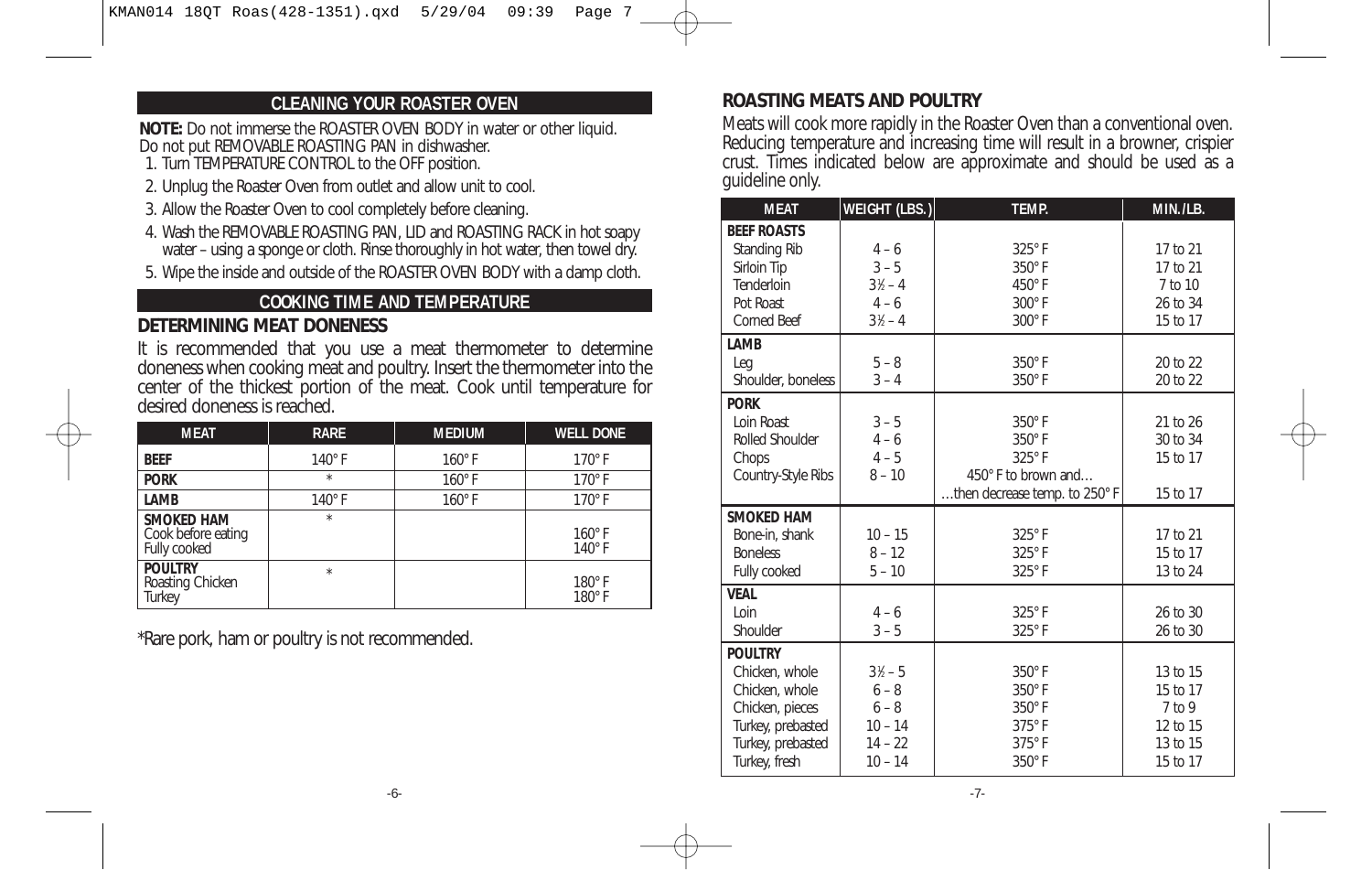### **SLOW COOKING**

Slow cooking is best for less tender cuts of meat. Heat is gradual with slow cooking. It is not necessary to stir when slow cooking. Avoid removing the cover during slow cooking. Heat escapes when LID is removed and may increase the cooking time. When using a standard recipe, slow cook 11 ⁄2 hours for every 30 minutes. Slow cook using the 250° F setting.

### **BAKING\***

- Baking pans should always be placed on the ROASTING RACK. Do not place pans on bottom of REMOVABLE ROASTING PAN.
- Metal pans are recommended for use in the roaster as they provide better heat transfer and browning.

| <b>FOOD</b>               | <b>TEMP. SETTING</b> | <b>BAKING TIME (MIN)</b> |
|---------------------------|----------------------|--------------------------|
| <b>MUFFINS</b>            | 425°F                | 15 to 20                 |
| <b>QUICK BREAD</b>        | $375^\circ$ F        | 65 to 75                 |
| <b>YEAST BREAD</b>        | $400^\circ$ F        | 40 to 45                 |
| <b>YEAST ROLLS</b>        | $400^\circ$ F        | 18 to 20                 |
| <b>COOKIES</b>            | 350°F                | 11 to 13                 |
| <b>BROWNIES</b>           | 350°F                | 25 to 30                 |
| <b>CUPCAKES</b>           | $350^\circ$ F        | 25 to 30                 |
| <b>SHEET CAKE</b>         | $350^\circ$ F        | 40 to 45                 |
| <b>POUND CAKE</b>         | 350°F                | 50 to 60                 |
| <b>BUNDT CAKE</b>         | $350^\circ$ F        | 50 to 60                 |
| <b>CHEESECAKE</b>         | 325°F                | 50 to 60                 |
| <b>FRUIT PIE</b>          | 425°F                | 45 to 50                 |
| <b>CUSTARD PIE</b>        | 350°F                | 50 to 60                 |
| <b>PASTRY SHELL</b>       | 425°F                | 10 to 13                 |
| PIZZA (9-inch)            | 425°F                | 20 to 25                 |
| <b>BAKED POTATOES</b>     | 350° to 400° F       | 50 to 60                 |
| <b>SWEET POTATOES</b>     | 350° to 400° F       | 55 to 65                 |
| <b>SCALLOPED POTATOES</b> | $350^\circ$ F        | 75 to 90                 |
| <b>WINTER SQUASH</b>      | $400^\circ$ F        | 45 to 60                 |
| <b>BAKED APPLES</b>       | $350^\circ$ F        | 35 to 45                 |

\* Always preheat roaster prior to baking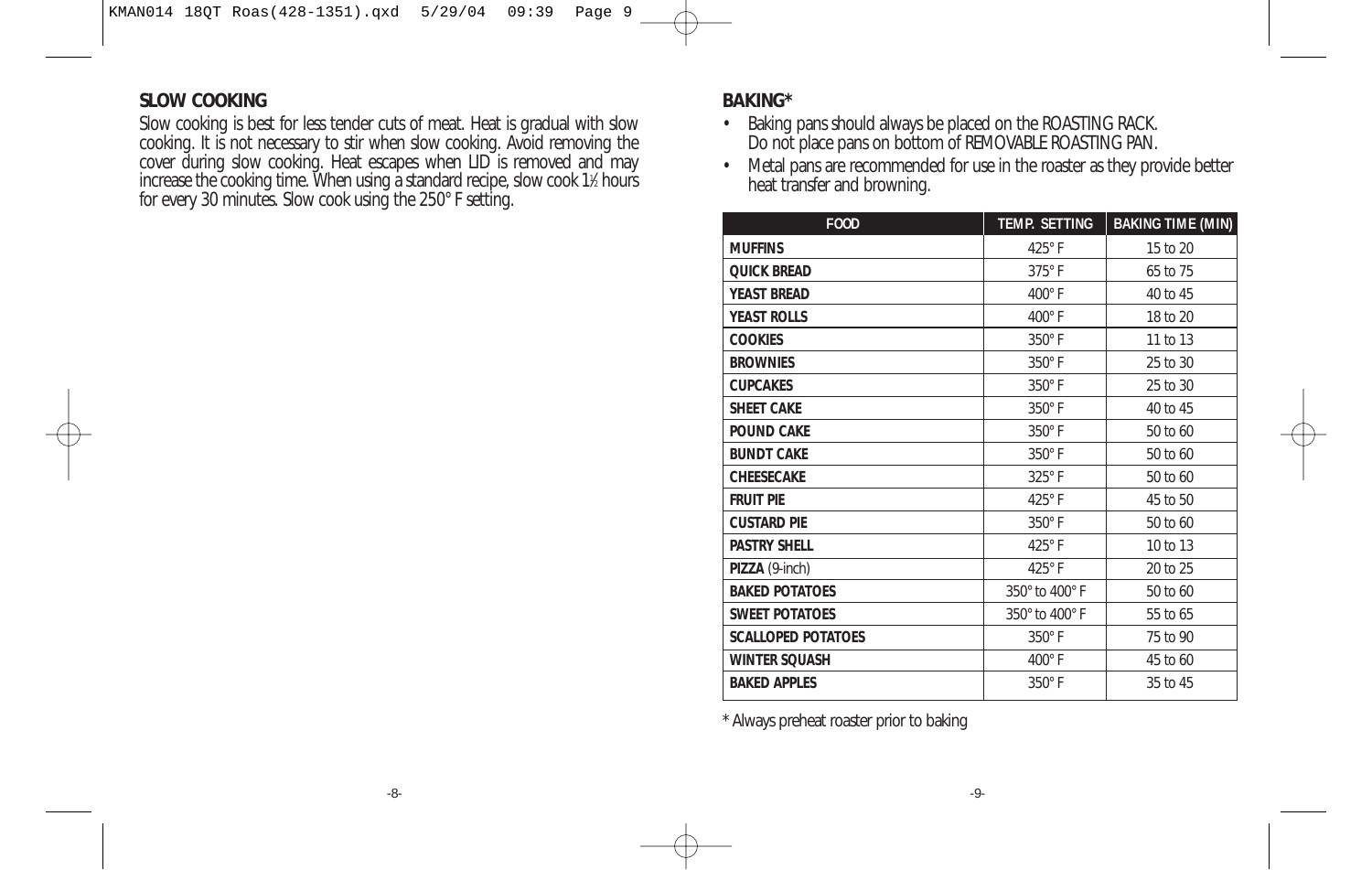# **RECIPES**

### **LEMON GARLIC ROAST CHICKEN**

4 to 5-lb. chicken 2 tbs. lemon juice 3 cloves garlic, minced <sup>1</sup> 1 tsp. salt

⁄2 tsp. ground black pepper ⁄4 cup butter, softened

Rinse chicken in cold water. Combine remaining ingredients and rub over skin and between skin and meat of chicken. Place roasting rack in cooking pan. Place chicken on roasting rack and cover. Bake at 350°F for 1½ hours, reduce heat and increase time for crispier, darker skin, until internal temperature reaches 175° F in all parts of the chicken.

### **BAKED POTATOES**

#### 8 to 12 baking potatoes

Wash potatoes and pierce with a fork. Place rack in the pan. Stack potatoes on roasting rack, making sure that they don't touch the sides of cooking pan. Cover and bake at 400°F for 1 to 11 ⁄2 hours.

### **POT LUCK BEEF STEW**

2 cups dry bread crumbs<br>2 tsp. salt  $%$  tsp. pepper 4 large onions, cut into eighths 15 cans (101/<sub>2</sub>-oz.<br>4 lbs. baby carrots 15 cans beef broth 4 lbs. baby carrots 7 stalks celery

8 -lbs. beef stew meat<br>
2 cups dry bread crumbs<br>
2 cups dry bread crumbs<br>
2 ths basil 2 cups quick-cooking tapioca 8 cans (4 ounces) sliced mushrooms, undrained 15 cans (101/2-oz. each) condensed tomato soup

Toss stew meat with bread crumbs, salt and pepper. Place beef in pan and add remaining ingredients; stir well. Cover and roast at 250° F. for 4 to 5 hours or until meat and vegetables are tender.

### **CHILI FOR A CROWD**

3 lbs. dry pinto beans, soaked and drained 5 cloves garlic, minced<br>1 can (28-oz.) diced tomatoes 2 jalapeno peppers, fine 10 lbs. ground chuck, browned and drained 12 cups water<br>2 onions, chopped 2 green peppers, chopped

2 jalapeno peppers, finely chopped  $3$  ths.  $c$ umin ⁄4 cup chili powder 3 cups tomato juice ⁄2-oz. each) tomatoes and chilies

Preheat Roaster to 350° F. Combine first 8 ingredients in roaster. Cover, cook for 2½ hours. Add remaining ingredients. Cover and cook an additional 30 minutes to 1 hour.

# **RECIPES**

### **MEATBALLS**

5 lbs. ground beef ⁄2 tsp. salt 1 cup Italian seasoned fine, dry bread crumbs <sup>1</sup> ⁄2 tsp. pepper 5 eggs

Preheat Roaster with pan in place to 425° F. Combine all ingredients. Form into 1 inch balls. Place meatballs in pan. Cover; Bake 30 to 45 minutes or until done. Stir occasionally to brown on all sides. Makes approximately 75 meatballs.

### **PEPPER CRUSTED BRAISED SHORT RIBS**

6 - 9 lbs. beef short ribs 15 cloves garlic, minced % cup freshly cracked black pepper 5 (141 2 tsp. salt 1 cup red wine, optional

 $5(14\text{%}-oz.)$  cans beef broth

Preheat Roaster to 450° F. Rub ribs on all sides with pepper and garlic. Sprinkle with salt. Place ribs in cooking pan and cover. Cook 15-30 minutes, turning to brown on all sides. Pour broth over ribs. Cover, reduce heat to 300° F and cook until tender, 2 to 21 ⁄2 hours.

### **PORK ROAST**

4 - 5 lb. pork loin roast <sup>1</sup> 4 cloves garlic, minced 1 tsp. salt

⁄2 tsp. pepper ⁄2 cup Italian dressing ⁄4 cup Worcestershire sauce

Preheat Roaster to 350° F. Place roast on rack. Press minced garlic into surface of the roast. Place rack in Roaster. Combine dressing and Worcestershire sauce. Brush roast with marinade. Cover; cook for 2 to 2 ½ hours or until done.

### **SPAGHETTI SAUCE**

1 can (48-oz.) tomato juice 4 cans (28-oz.) diced tomatoes <sup>1</sup> 2 cans (12-oz.) tomato paste 11/2 tbs. parsless 12 tbs. Worcestershire sauce 11/2 tbs. thyme 2 tbs. Worcestershire sauce 1 tbs. thyne 6 cups water 1 tbs. salt 6 cups water 5 cloves garlic, minced 1 tsp. pepper

⁄3 cup basil leaves ⁄4 cup oregano leaves 1<sup>1</sup>⁄<sub>2</sub> tbs. parsley

Turn Roaster to 350° F. Add all ingredients to an oven safe dish, stirring well to combine. Cover, cook 3 to 4 hours until thick, adding meatballs during last 1 to 11 ⁄2 hours. Stir occasionally.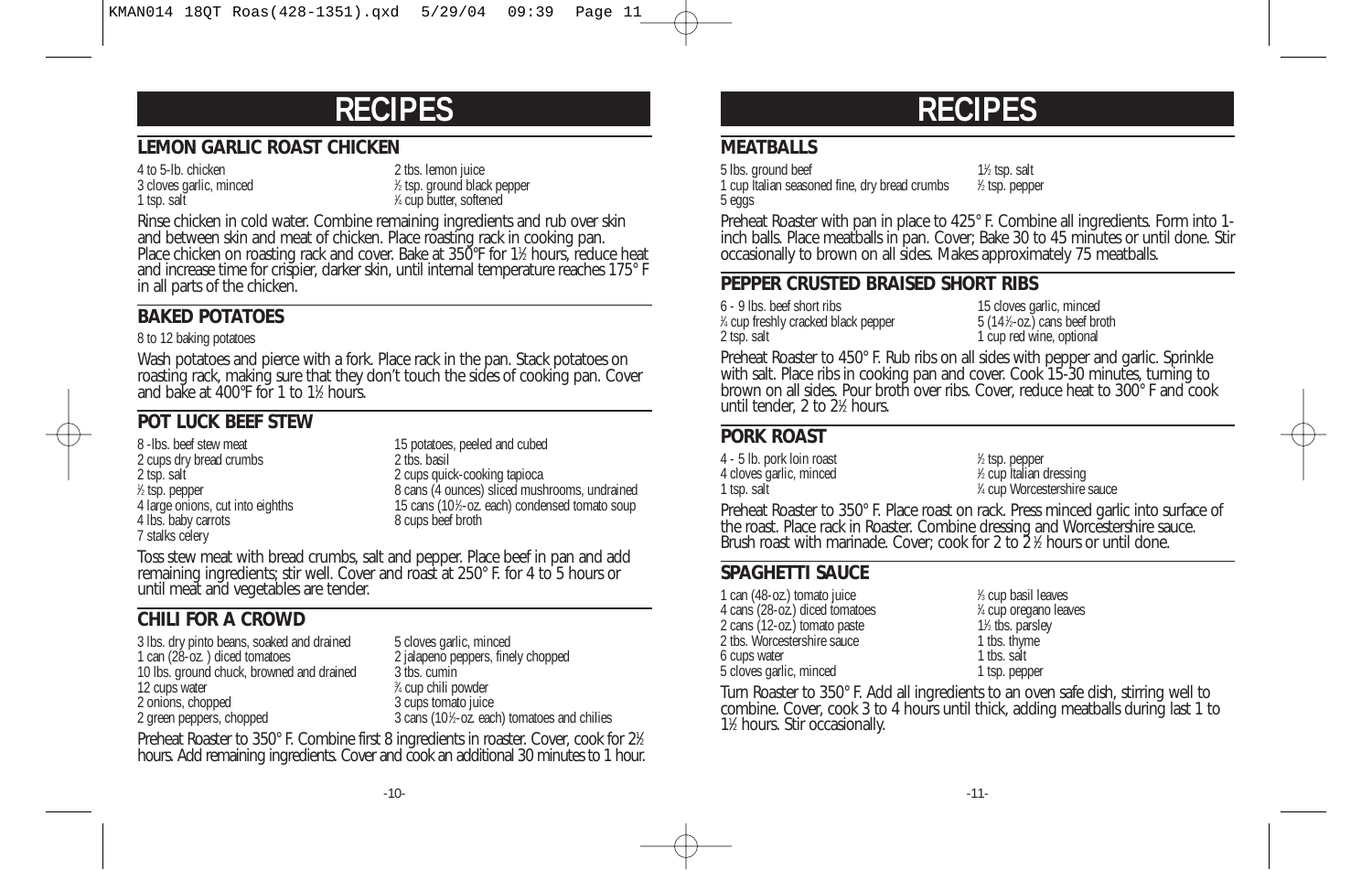## **RECIPES**

### **SPICY BEEF ROAST**

2 (2 $%$  to 3-lb.) beef tip or rump roast  $1$ 2 - 3 tbs. cracked black peppercorns 2 tbs. Worcestershire sauce 4 cloves garlic, minced 3 tbs. balsamic vinegar <sup>1</sup>

<sup>1/4</sup> cup soy sauce<br>2 tbs. Worcestershire sauce 1<sup>/2</sup> tsp. dry mustard ⁄2 tsp. salt

Preheat Roaster to 350° F. Make several slits in top of roasts. Place roasts on rack. Set rack in Roaster. Combine vinegar, soy sauce, Worcestershire sauce and mustard. Brush marinade over roasts. Combine cracked pepper and garlic. Rub over meat. Sprinkle with salt. Cover; roast 20 to 25 minutes per lb. or until roast reaches desired doneness.

### **BAKED BEANS**

2 cans (7-lbs. each) pork and beans 1 % cup molasses 11 3 ⁄4 cup prepared barbecue sauce

⁄2 cup Worcestershire sauce 2 tbs. dry mustard powder 1 lb. bacon, cooked until just crisp and cut up

Combine all ingredients in an oven safe dish and place in roaster pan on the Roasting Rack. Cover and cook at 300° F for 2 hours or until heated through. Stir occasionally.

**NOTES**